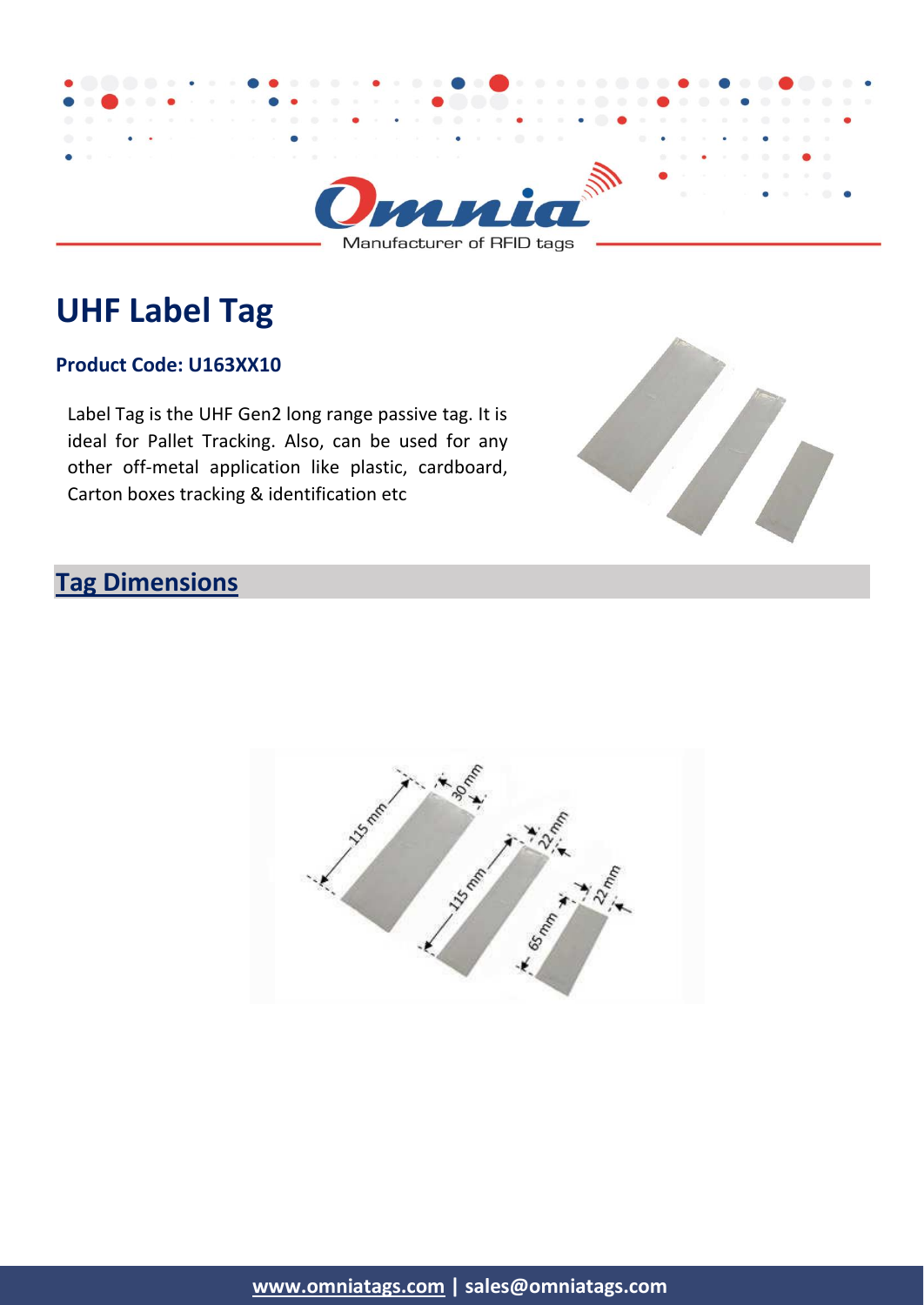| <b>Electrical Specifications</b> |                                                   |                                               |                                                 |  |
|----------------------------------|---------------------------------------------------|-----------------------------------------------|-------------------------------------------------|--|
| Air Interface Protocol           | ISO/IEC 18000-6C, EPC Global C1G2                 |                                               |                                                 |  |
| <b>Operational Frequency</b>     | $860 - 960$ MHz                                   |                                               |                                                 |  |
| Chip**                           | Alien Higgs-3                                     |                                               |                                                 |  |
| <b>Memory Configuration</b>      | EPC-96 bits, extendible to 480bits                |                                               |                                                 |  |
|                                  | TID - 96 bits unalterable unique                  |                                               |                                                 |  |
|                                  | User memory $-512$ bits                           |                                               |                                                 |  |
|                                  | Access password - 32 bits                         |                                               |                                                 |  |
|                                  | Kill password - 32 bits                           |                                               |                                                 |  |
| <b>Dimensions</b>                | 115 x 30 mm                                       | 115 x 22 mm                                   | 65 x 22 mm                                      |  |
| <b>Product Code</b>              | U1632710                                          | U1631510                                      | U1630510                                        |  |
| Antenna used                     | 09654                                             | O9640                                         | 09610                                           |  |
| Read Range*                      | 10-11 m on Fixed<br>reader with Linear<br>Antenna | 9-10 m on Fixed reader<br>with Linear Antenna | 7-8 m on Fixed<br>reader with Linear<br>Antenna |  |
| Operating temperature            | -40 $^{\circ}$ C to +85 $^{\circ}$ C              |                                               |                                                 |  |
| Storage temperature              | -40 $^{\circ}$ C to +85 $^{\circ}$ C              |                                               |                                                 |  |
| Ingress protection rating        | <b>IP65</b>                                       |                                               |                                                 |  |
| Attachment***                    | Self Adhesive                                     |                                               |                                                 |  |

# **Physical and Mechanical Specification**

| <b>Dimensions</b>          | 115 x 30 mm        | 115 x 22 mm | 65 x 22 mm |
|----------------------------|--------------------|-------------|------------|
| Weight                     | 1.98 <sub>g</sub>  |             |            |
| <b>Thickness</b>           | $0.7$ mm           |             |            |
| Encasement                 | <b>PET</b>         |             |            |
| <b>Quality Assurance</b>   | 100% reader tested |             |            |
| <b>Chemical Resistance</b> |                    |             |            |

Resistant to continuous exposure to salt water for 2 hours

Resistant to continuous exposure to motor oil for 2 hours

Additionally, abrasion resistant against HCL and IPA